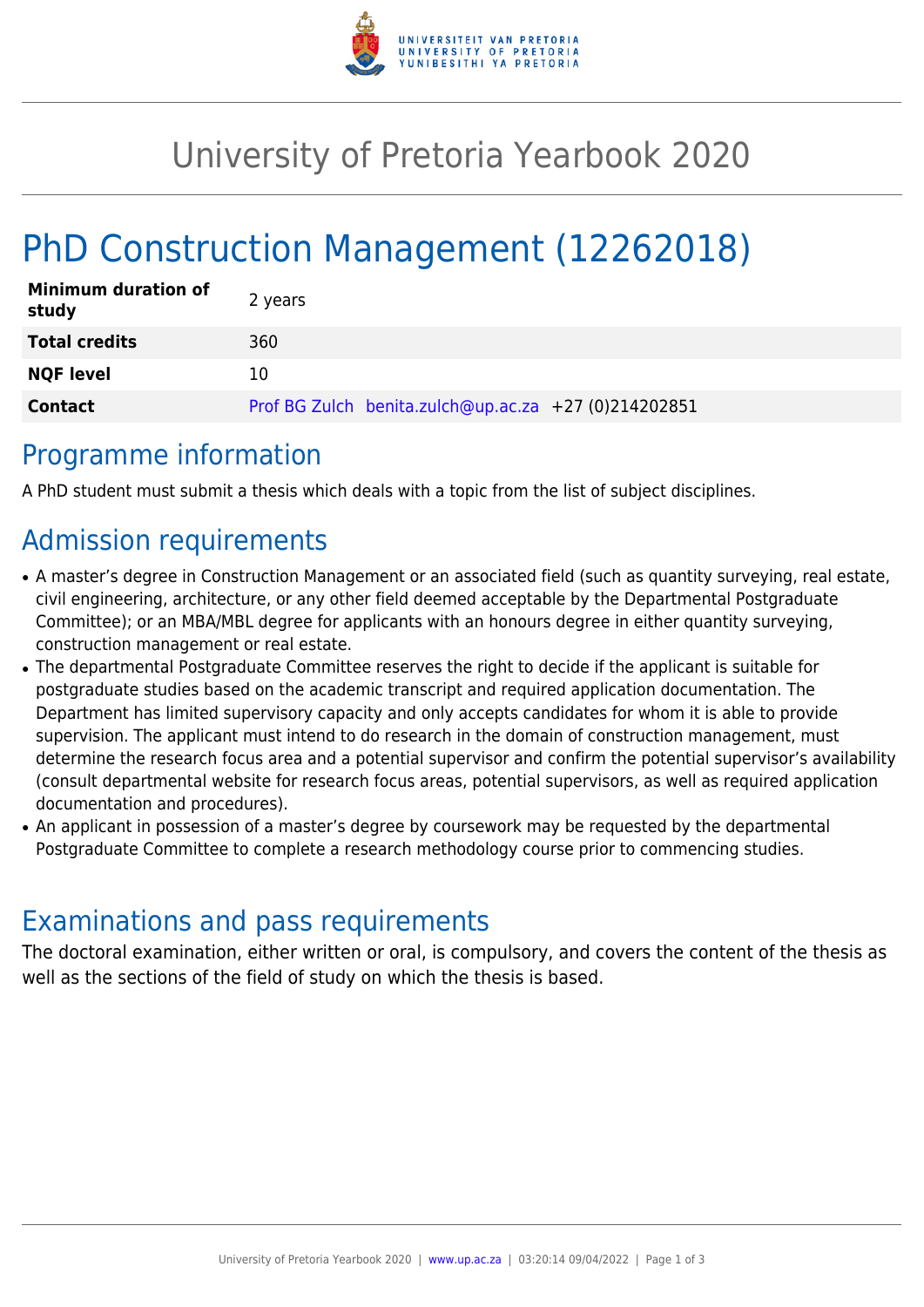

### Curriculum: Year 1

**Minimum credits: 360**

#### **Core modules**

[Thesis: Construction management 990](https://www.up.ac.za/faculty-of-education/yearbooks/2020/modules/view/KBS 990) (KBS 990) - Credits: 360.00